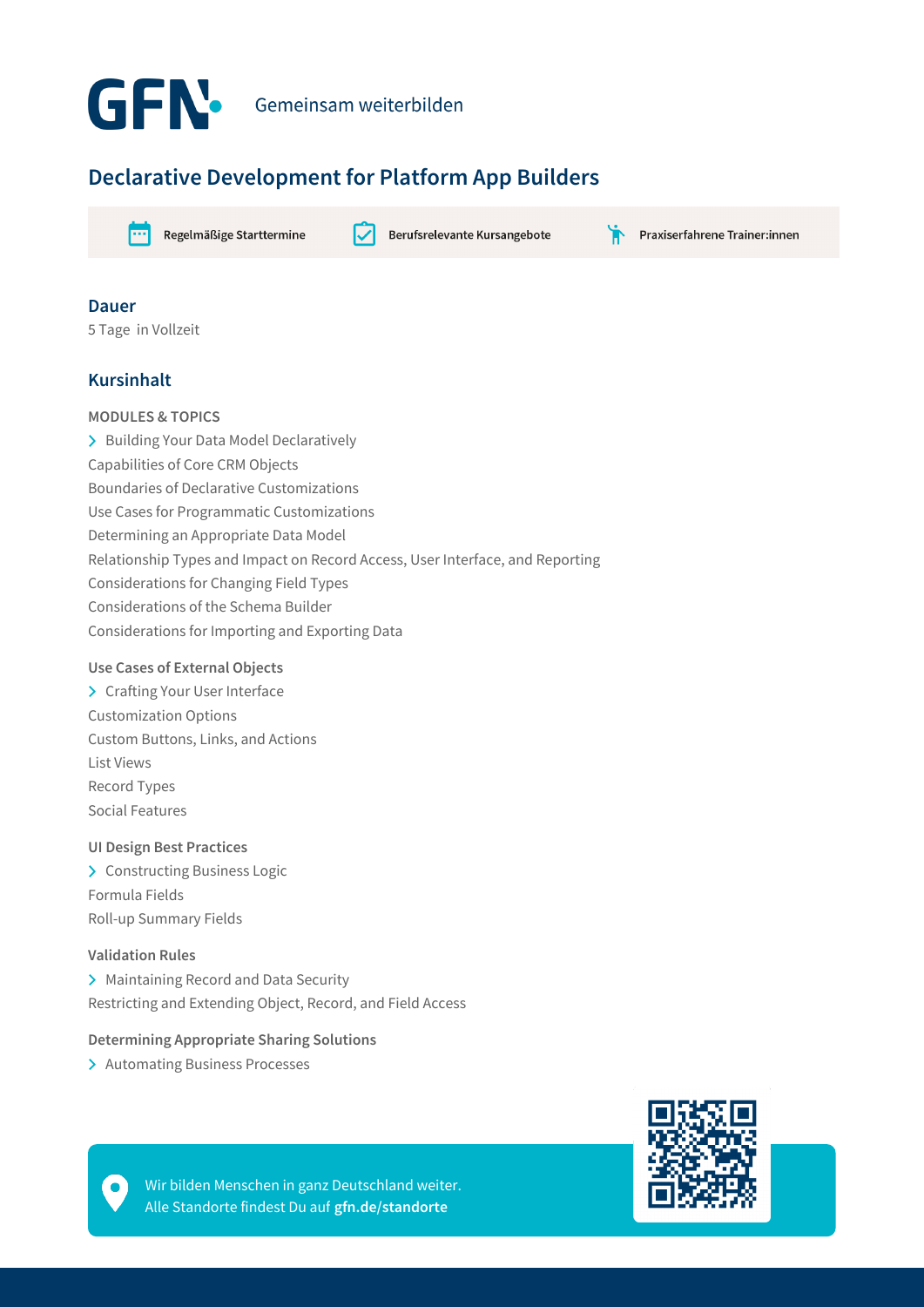

Lightning Process Builder Workflows and Approvals Automating Business Processes

#### **Ramifications of Field Updates and Potential for Recursion**

> Deploying Your App Application Lifecycle Sandboxes Change Sets Unmanaged and Managed Packages

#### **Determining an Appropriate Deployment Plan**

> Designing Advanced User Interface Components Creating Reports Report Types Dashboards Declarative Options for Incorporating Lightning Components

#### **Declarative Customizations Available for the Salesforce1 User Interface**

> Deciding When Declarative Isnt Enough Limits of Declarative Tools Programmatic Use-cases

#### **AppExchange Apps**

WHEN YOU COMPLETE THIS COURSE, YOU WILL BE ABLE TO: Design and manage the correct data model based on business requirements. Configure application security. Define business logic and process automation declaratively. Design user interfaces. Customize applications for mobile use and Lightning. Deploy applications.

#### **Voraussetzungen**

The following experience and credentials are required for successfully mastering all skills discussed in this course At least six months of proven experience administering a Salesforce organization, as demonstrated through the successful completion of the Salesforce Certified Administrator exam.

At least six months building custom elements in Salesforce, such as page layouts, fields, workflows, and processes.